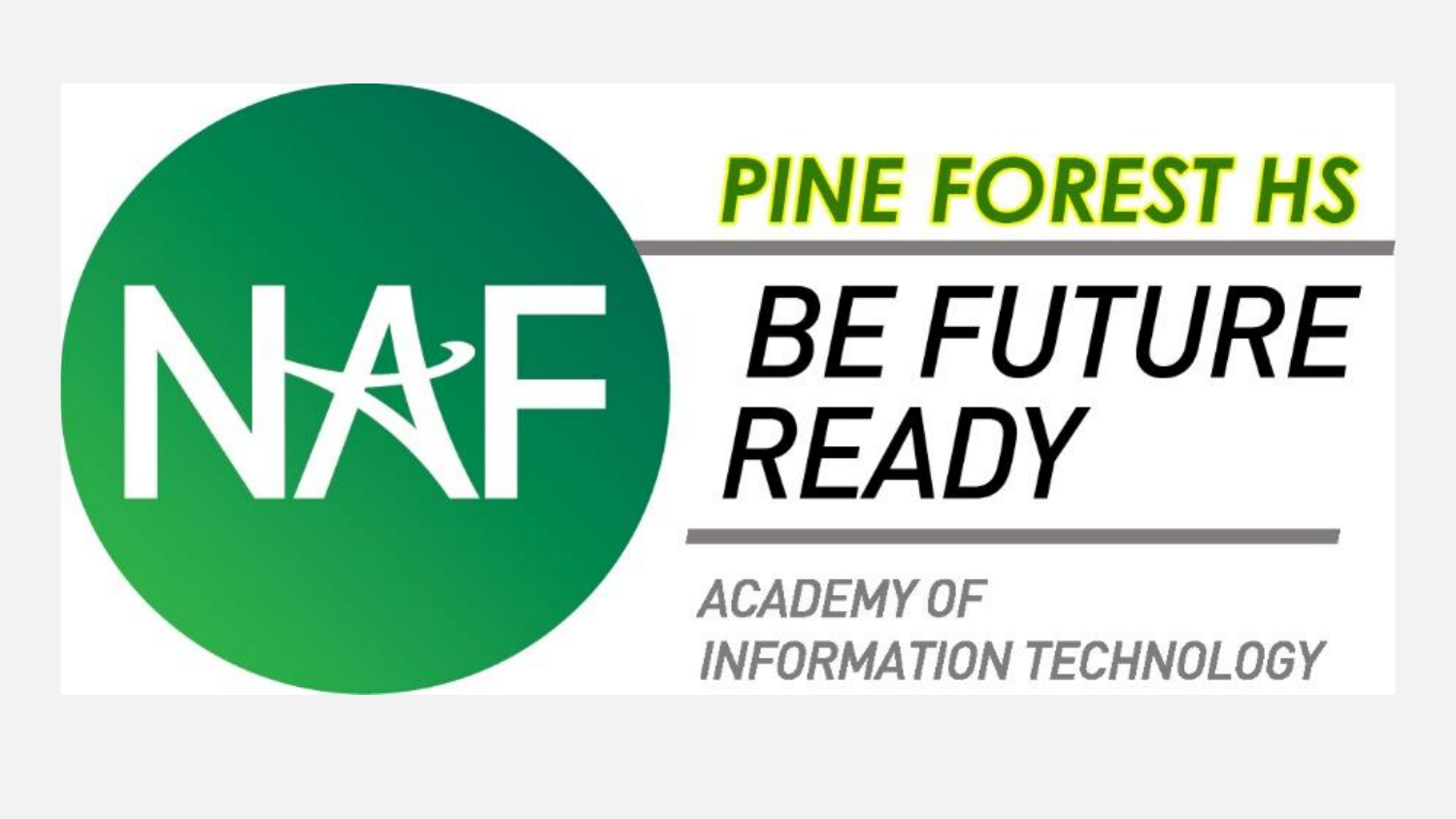

#### Dr. Juelle McDonald Principal



#### Elaine Vallery Director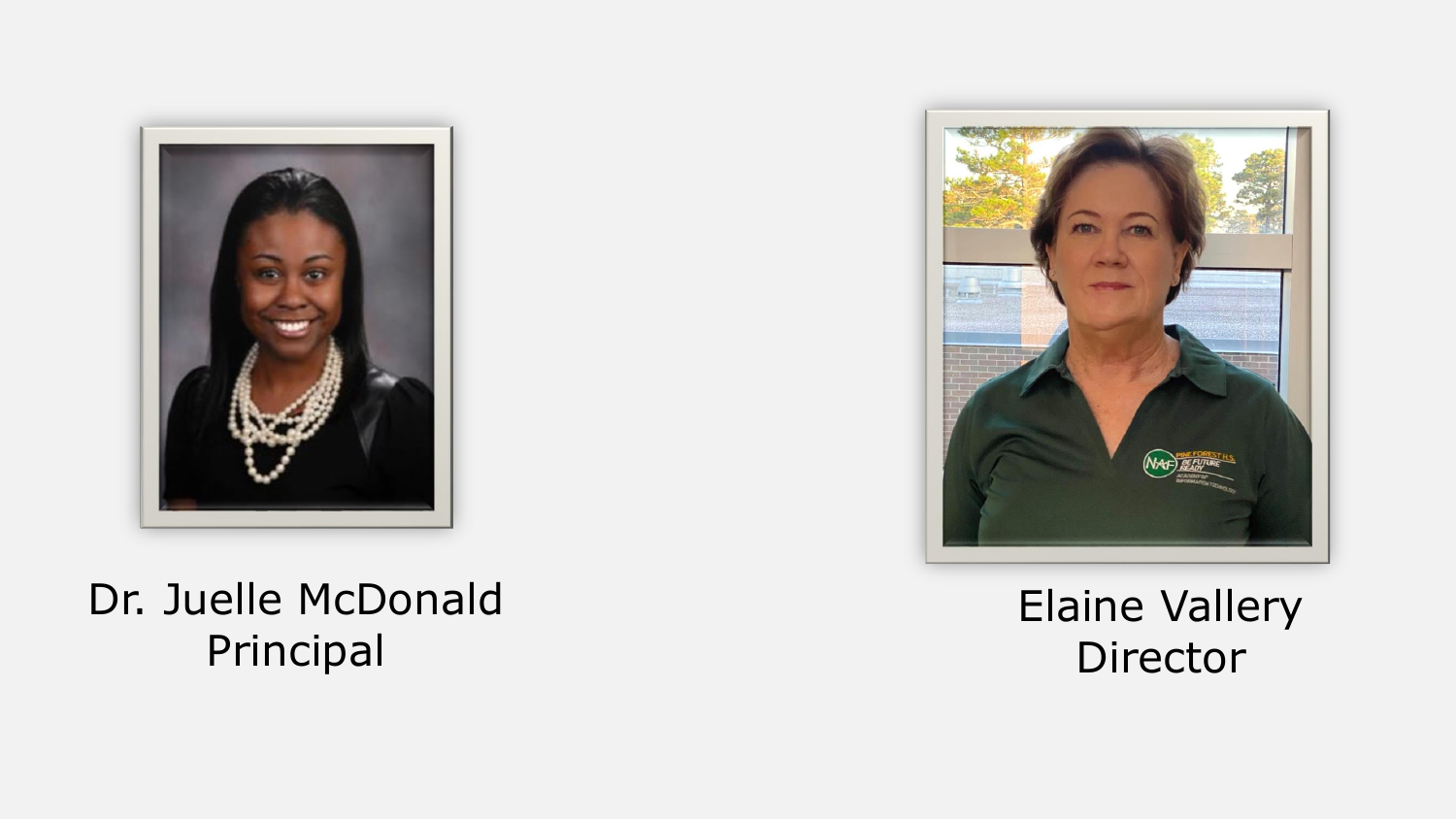• Comprehensive High School

**PINE FOREST** 

• Wide range of sports and clubs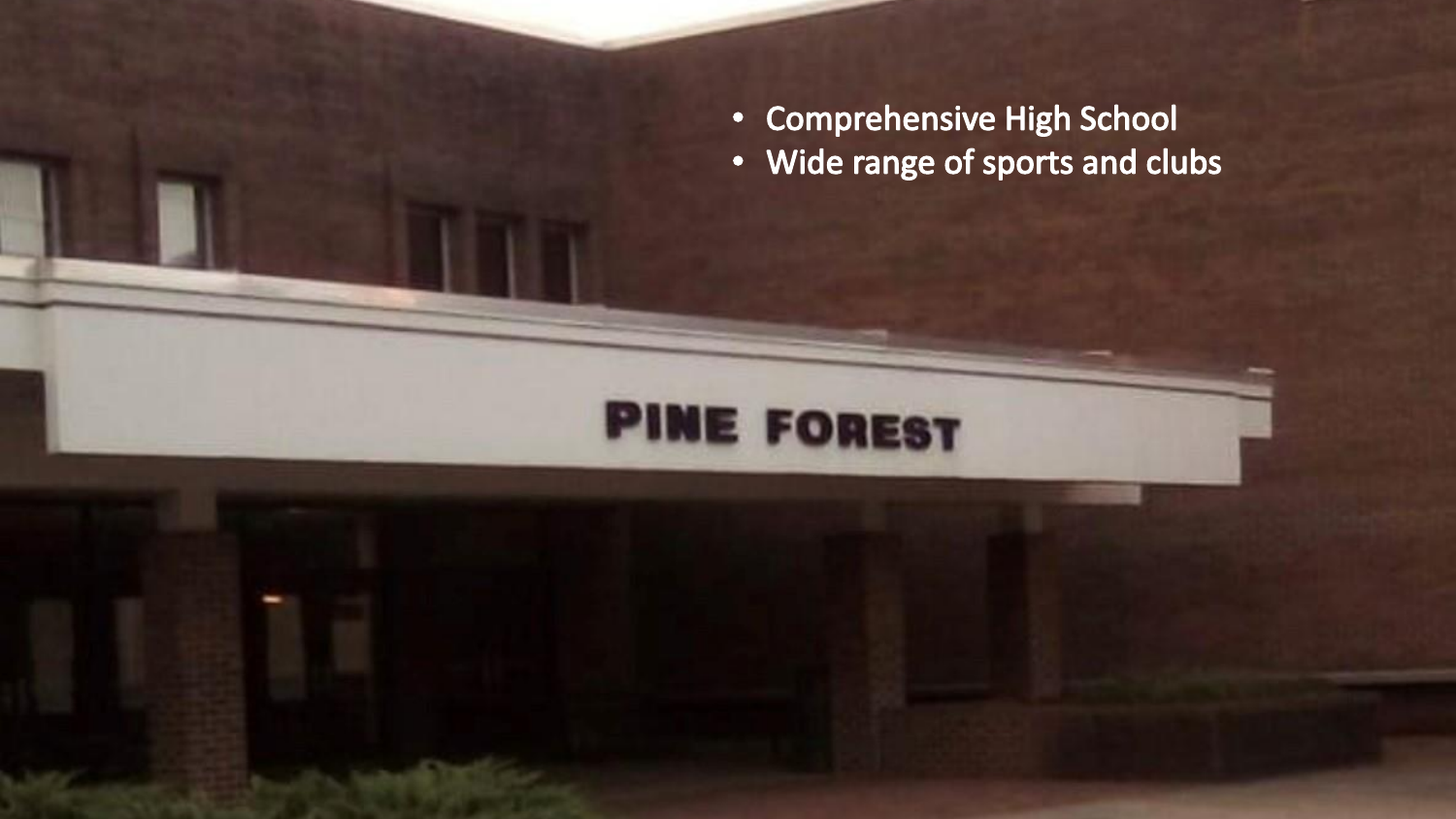# Academy Teachers



# *Mrs. Paige Slider* Web Design and Professional Ethics



# *Mr. Lewis Mason* Excel Honors and IT Fundamentals



*Mrs. Liauna Jordan* Adobe Visual Design, Video Design & Digital Design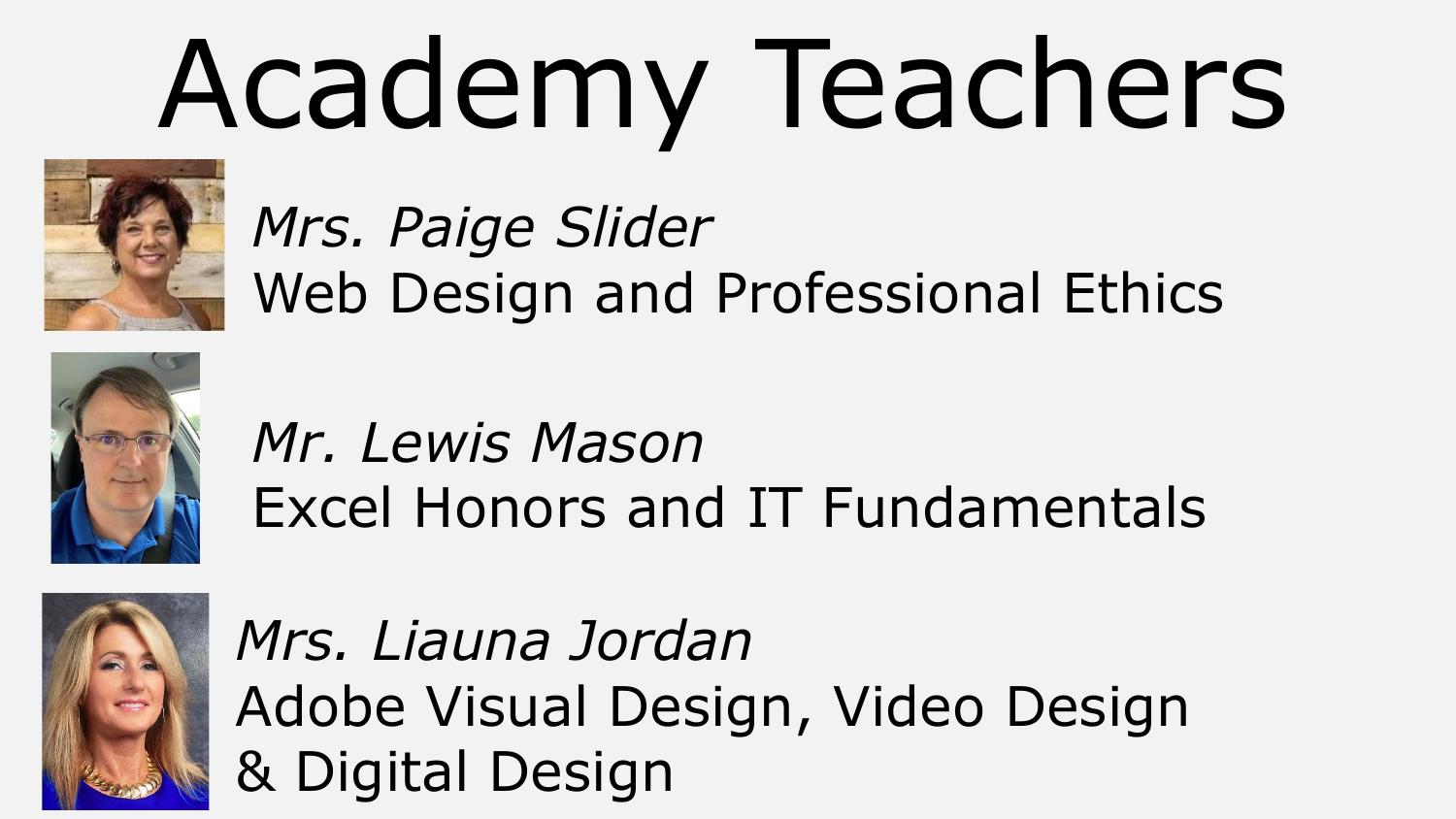# Mission of PFHS AOIT

- Designed to facilitate the transition from high school to more advanced training and eventually a career in the information technology industry
- Affiliated with and administered by **NAF**

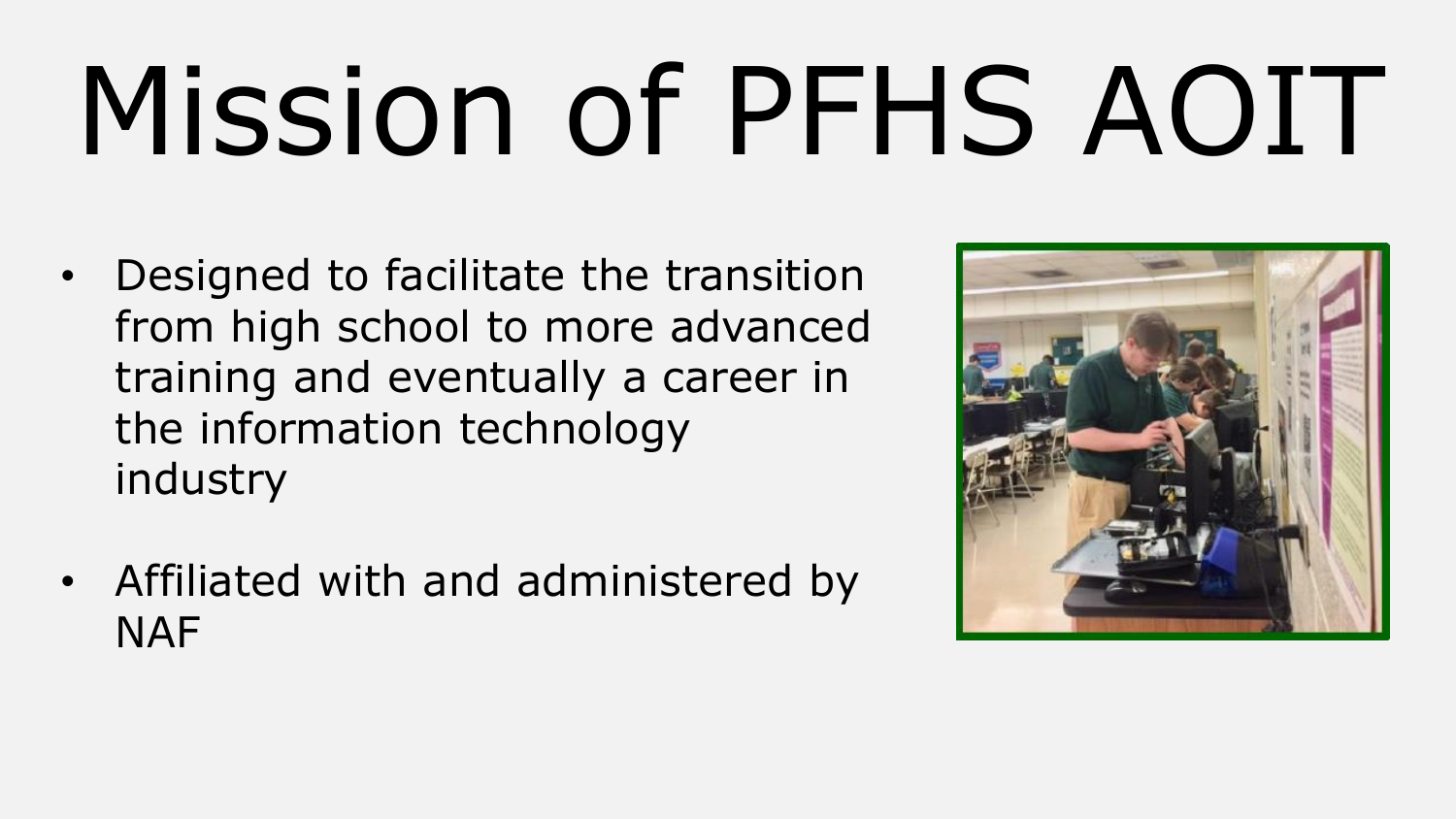# Mission of NAF

- An educational non-profit organization
- NAF is a national network of education, business, and community leaders who work together to ensure high school students are college, career, and future ready.

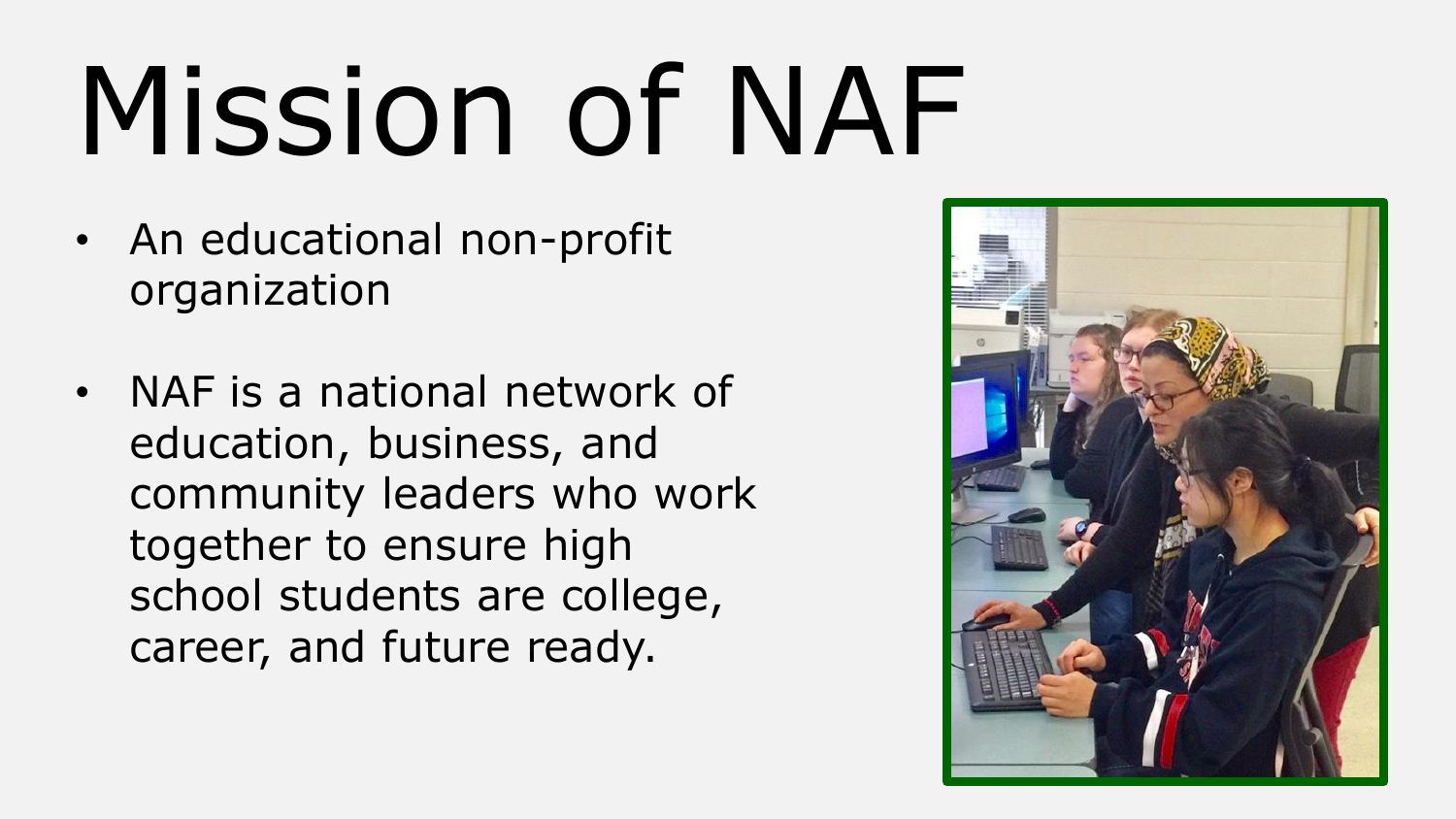

## Who can be accepted into the Pine Forest Academy of Information Technology?

- Students are accepted into the Academy as rising 9th graders or rising 10<sup>th</sup> graders.
- We accept in-district as well as out-of-district students.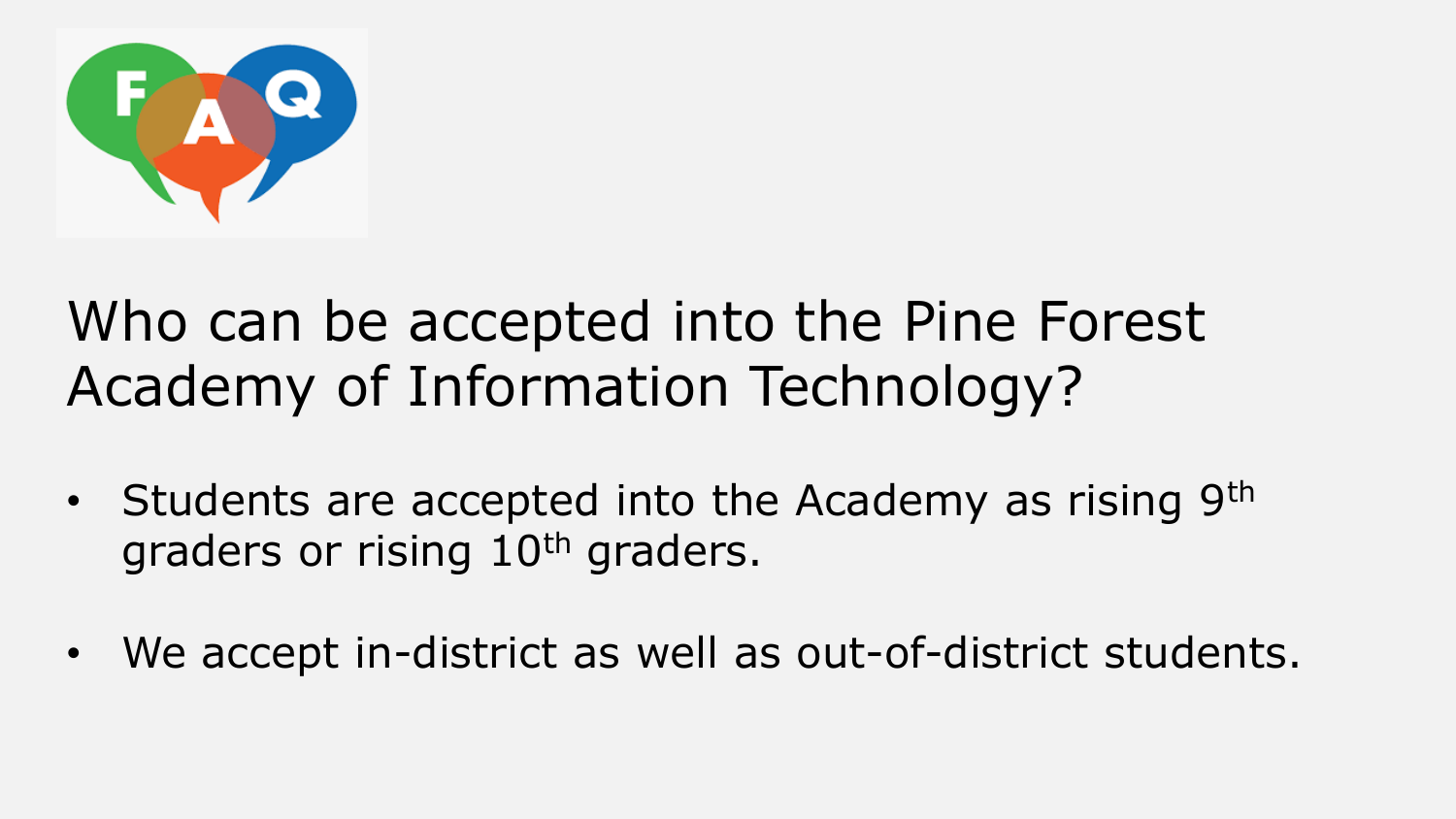

# I don't live in the Pine Forest District. How will I get to school?

Out-of-district students are responsible for their own transportation to and from school.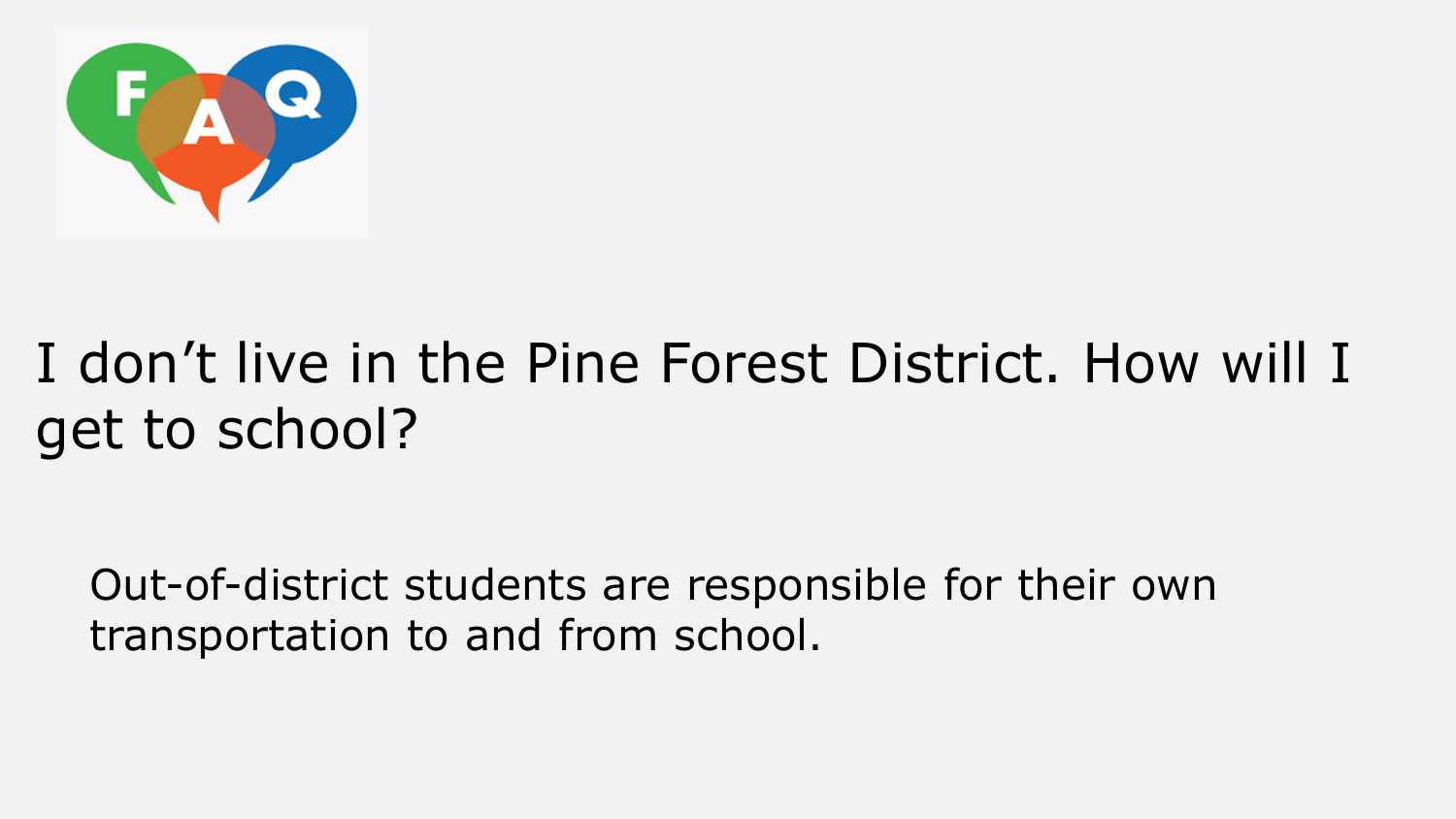

## What are the admission requirements?

- 2.5 overall GPA
- Completed Choice Application (out-of-district students only)
- PFHS Application (in-district students only)
- Rising 9<sup>th</sup> Graders: Copy of latest report card
- Rising 10<sup>th</sup> Graders: Copy of Fall transcript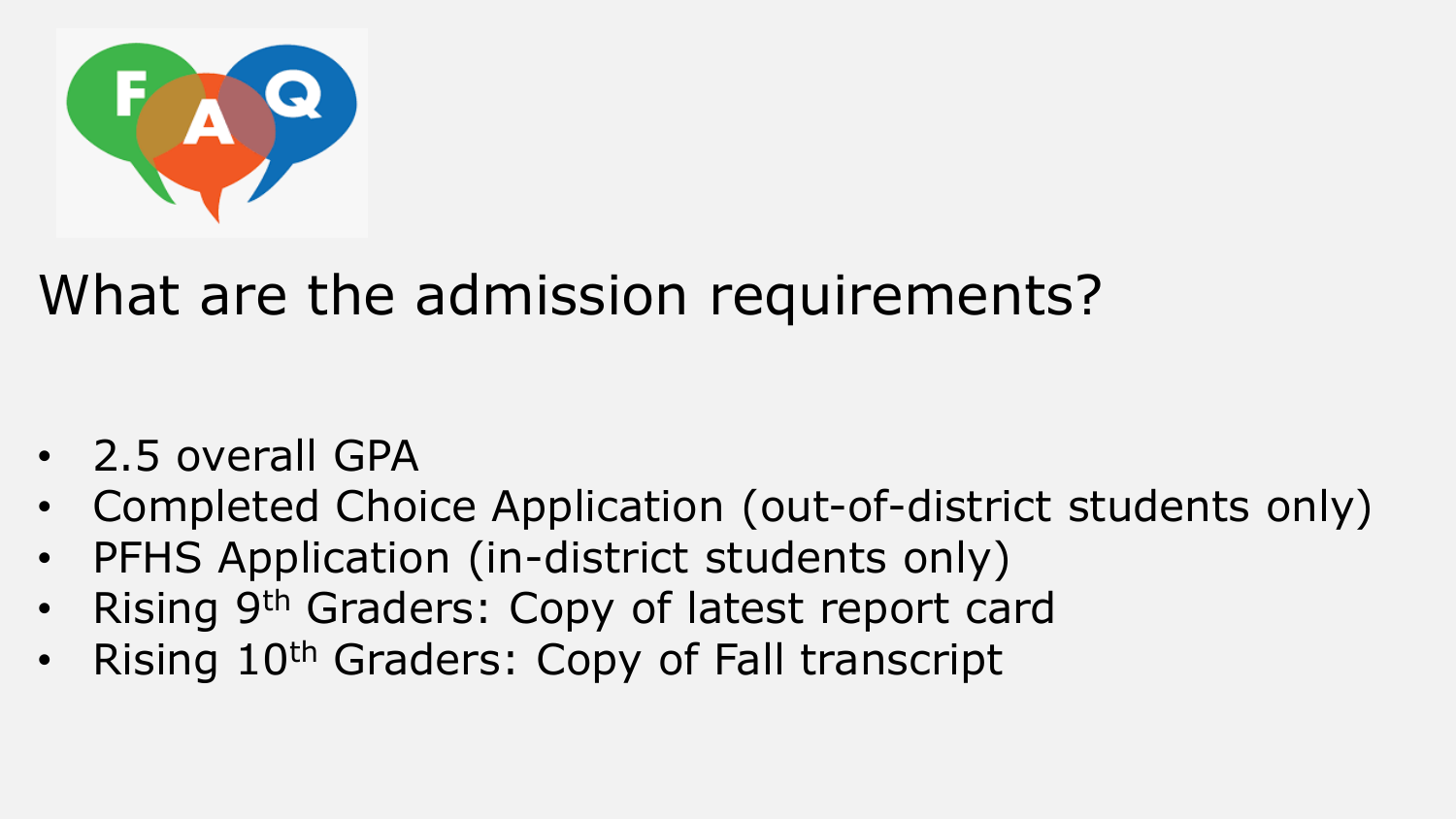

### How long are students in the academy?

#### Our program is for 9<sup>th</sup> through 12<sup>th</sup> grade.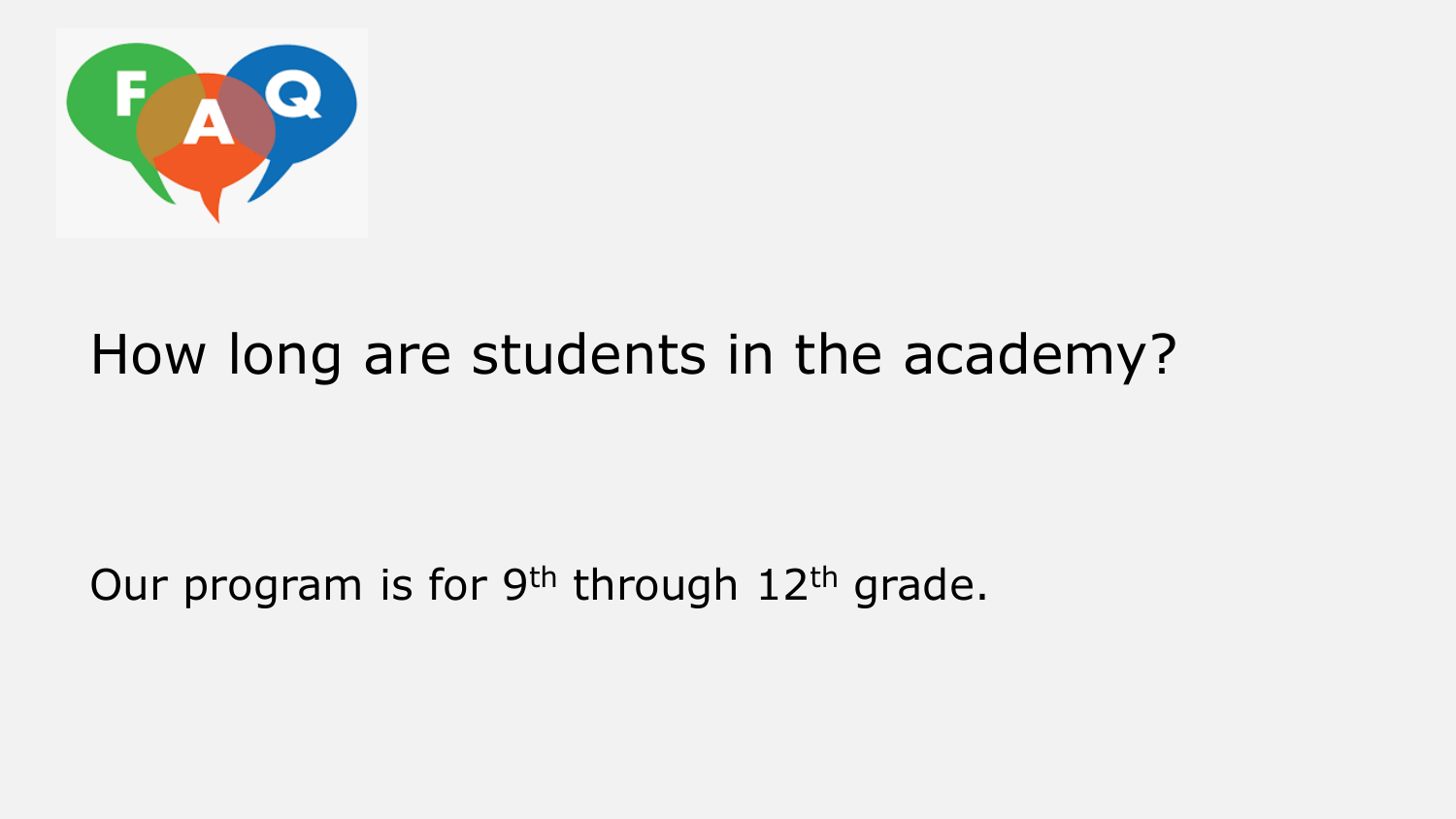

## How do your Academy classes work with graduation requirements?

Our program aligns with North Carolina graduation requirements.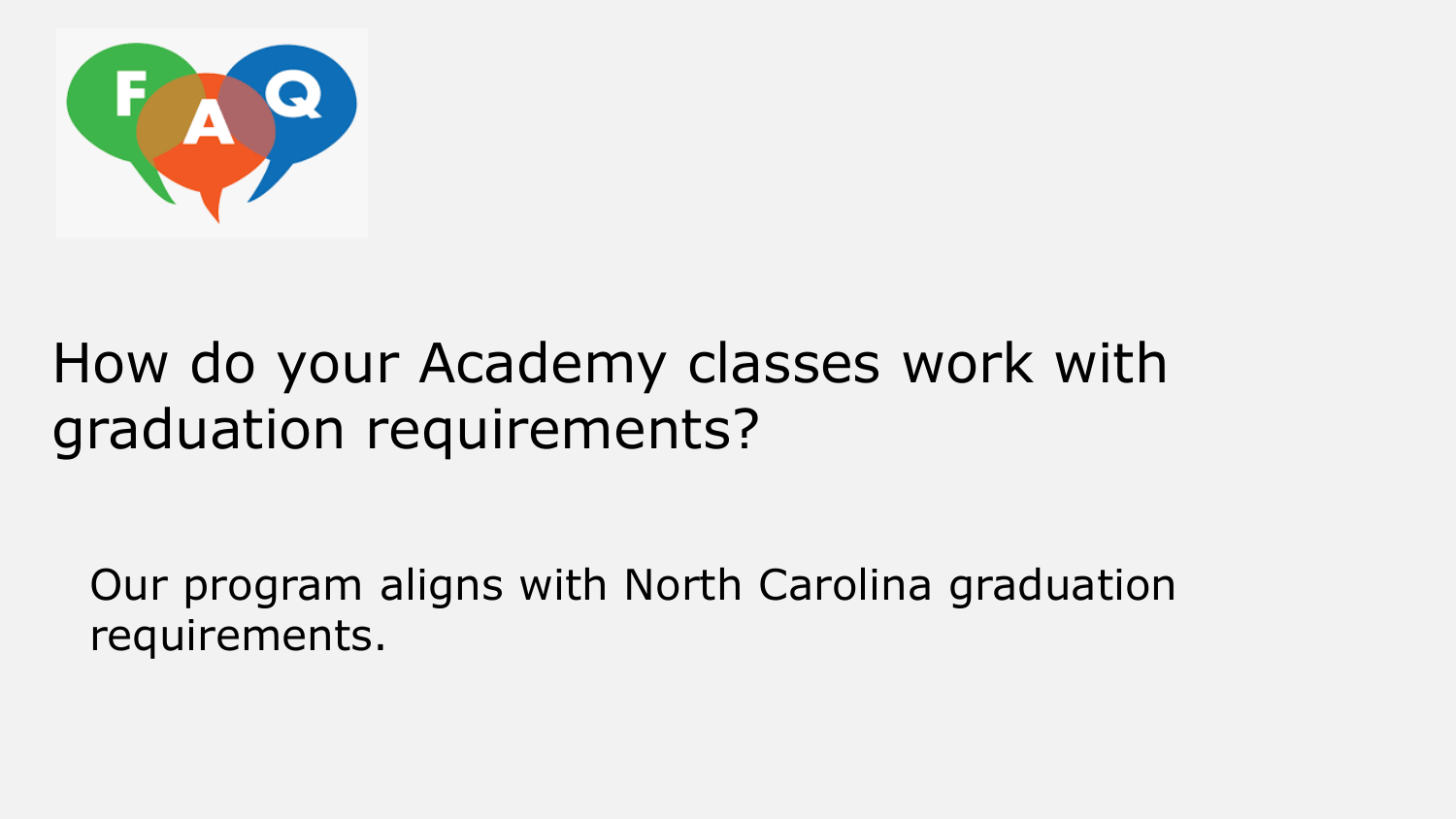

#### **Pine Forest High School Academy of Information Technology Typical Course Outline by Grade Level**

| <b>Freshman Schedule</b><br><b>Sophomore Schedule</b> |                                                                                                                                          |                                                 | <b>Junior Schedule</b> |                                                                                         |                                                                                                                                     | <b>Senior Schedule</b>       |                                                                         |
|-------------------------------------------------------|------------------------------------------------------------------------------------------------------------------------------------------|-------------------------------------------------|------------------------|-----------------------------------------------------------------------------------------|-------------------------------------------------------------------------------------------------------------------------------------|------------------------------|-------------------------------------------------------------------------|
| Fall                                                  | <b>Spring</b>                                                                                                                            |                                                 | Fall                   | <b>Spring</b>                                                                           |                                                                                                                                     | Fall                         | <b>Spring</b>                                                           |
| <b>AOIT Class:</b>                                    | <b>AOIT Class:</b>                                                                                                                       |                                                 | <b>AOIT Class:</b>     | <b>AOIT Class:</b>                                                                      |                                                                                                                                     | English <sub>IV</sub>        | American                                                                |
| <b>Adobe Visual</b>                                   | <b>CompTIAIT</b>                                                                                                                         |                                                 | FTCC: Harware/         | <b>FTCC: Advanced</b>                                                                   |                                                                                                                                     |                              | History:                                                                |
| Design                                                | <b>Fundamentals</b>                                                                                                                      |                                                 | Software or Python I   | Harware/Software or                                                                     |                                                                                                                                     |                              | <b>Founding</b>                                                         |
|                                                       |                                                                                                                                          |                                                 | Programming            |                                                                                         |                                                                                                                                     |                              | Principles,                                                             |
|                                                       |                                                                                                                                          |                                                 |                        |                                                                                         |                                                                                                                                     |                              | Civics.                                                                 |
|                                                       |                                                                                                                                          |                                                 |                        |                                                                                         |                                                                                                                                     |                              | <b>Economics</b>                                                        |
|                                                       | <b>History I</b>                                                                                                                         |                                                 | Chemistry              |                                                                                         |                                                                                                                                     |                              |                                                                         |
|                                                       |                                                                                                                                          |                                                 | Math 2 or Math 3 or    |                                                                                         |                                                                                                                                     |                              | Elective                                                                |
|                                                       | Elective                                                                                                                                 |                                                 | 4th Level Math         |                                                                                         |                                                                                                                                     | Level Math                   |                                                                         |
| Science                                               |                                                                                                                                          |                                                 |                        |                                                                                         |                                                                                                                                     |                              |                                                                         |
|                                                       |                                                                                                                                          |                                                 |                        |                                                                                         |                                                                                                                                     |                              | <b>AOIT Class:</b>                                                      |
|                                                       |                                                                                                                                          |                                                 |                        |                                                                                         |                                                                                                                                     |                              | Taken at                                                                |
| Math 2 or                                             |                                                                                                                                          |                                                 | (Required for          |                                                                                         |                                                                                                                                     |                              | <b>FTCC</b>                                                             |
| Math 3                                                |                                                                                                                                          |                                                 | admittance to a NC     | to a NC                                                                                 |                                                                                                                                     | semester)                    | (2 classes each                                                         |
|                                                       |                                                                                                                                          |                                                 | 4-year                 | 4-year                                                                                  |                                                                                                                                     |                              | semester)                                                               |
|                                                       |                                                                                                                                          |                                                 |                        |                                                                                         |                                                                                                                                     |                              |                                                                         |
| <b>AOIT Class:</b><br><b>Excel Honors</b>             | <b>English II</b><br><b>World History</b><br><b>Biology or</b><br><b>Physical</b><br>Intro Math or<br><b>Foundations</b><br>of Math 1 or | <b>American</b><br>Math 1 or<br><b>Elective</b> |                        | <b>Physical Science or</b><br><b>Foregin Language</b><br>Level I<br>College/University) | Engilsh III<br><b>American History II</b><br><b>Foregin Language</b><br>Level II<br>(Required for admittance<br>College/University) | <b>Python II Programming</b> | Math 3 or 4th<br><b>AOIT Class:</b><br>Taken at FTCC<br>(2 classes each |

| <b>Sample Occupations Relating to this Pathway</b> |                                         |                                     |  |  |  |  |  |
|----------------------------------------------------|-----------------------------------------|-------------------------------------|--|--|--|--|--|
| <b>•Applications Analyst</b>                       |                                         | *Operating System Designer/Engineer |  |  |  |  |  |
| <b>Applications Engineer</b>                       | <b>•Program Manager</b>                 | <b>Software Applications Tester</b> |  |  |  |  |  |
| <b>Business Analyst</b>                            | <b>•Programmer</b>                      | <b>Software Design Engineer</b>     |  |  |  |  |  |
| <b>Computer Engingeer</b>                          | *Programmer Analyst                     | <b>.</b> Systems Administrator      |  |  |  |  |  |
| <b>Data Modeler</b>                                | <b>•Project Lead</b>                    | <b>•Test Engineer</b>               |  |  |  |  |  |
| <b>Game Developer</b>                              | <b>Software Applications Specialist</b> |                                     |  |  |  |  |  |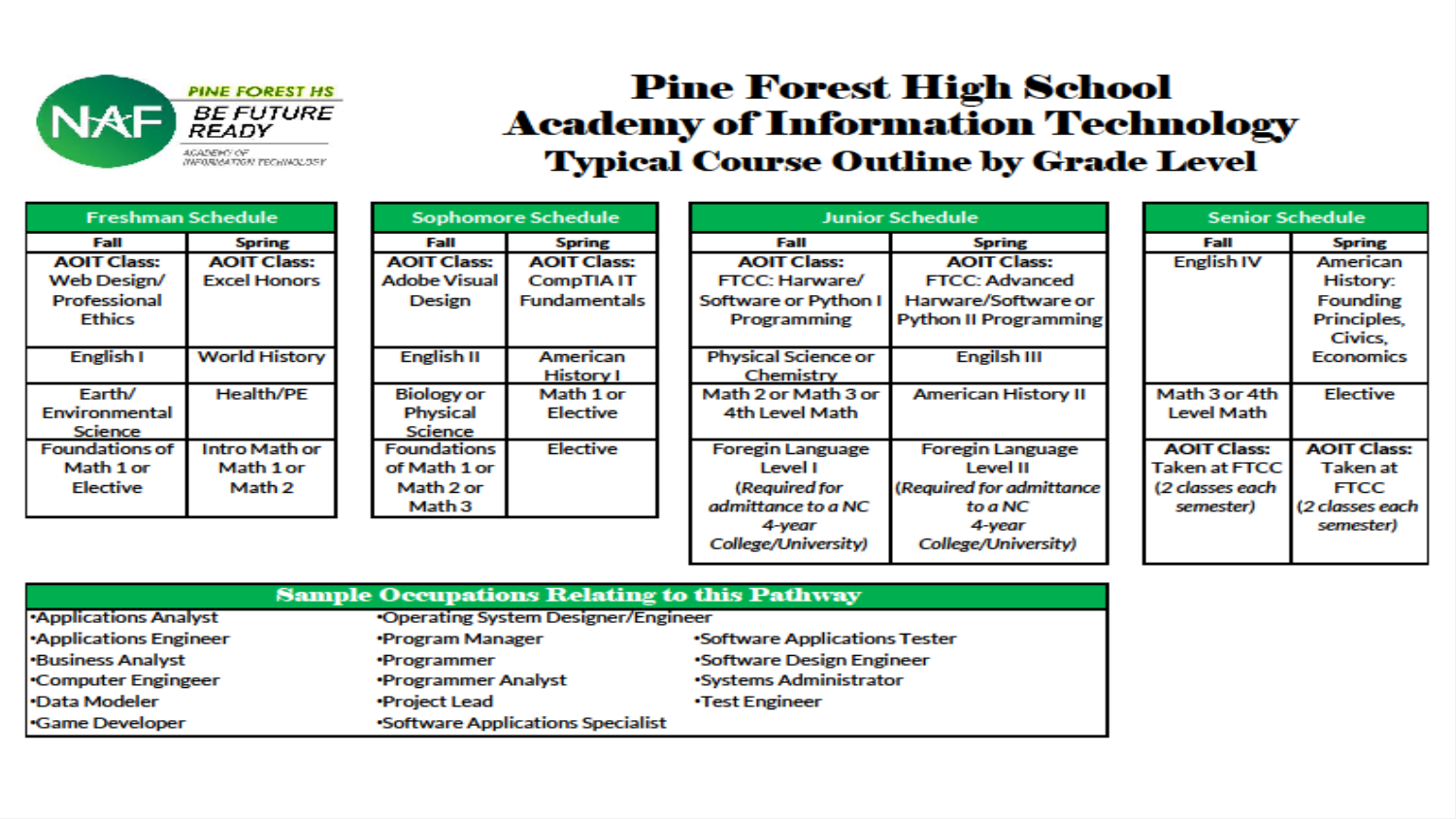

## Can an out-of-district student participate in sports at Pine Forest and be in the Academy?

Yes. Both in-district and out-of-district students can participate in sports, band, orchestra, ROTC, and clubs at Pine Forest.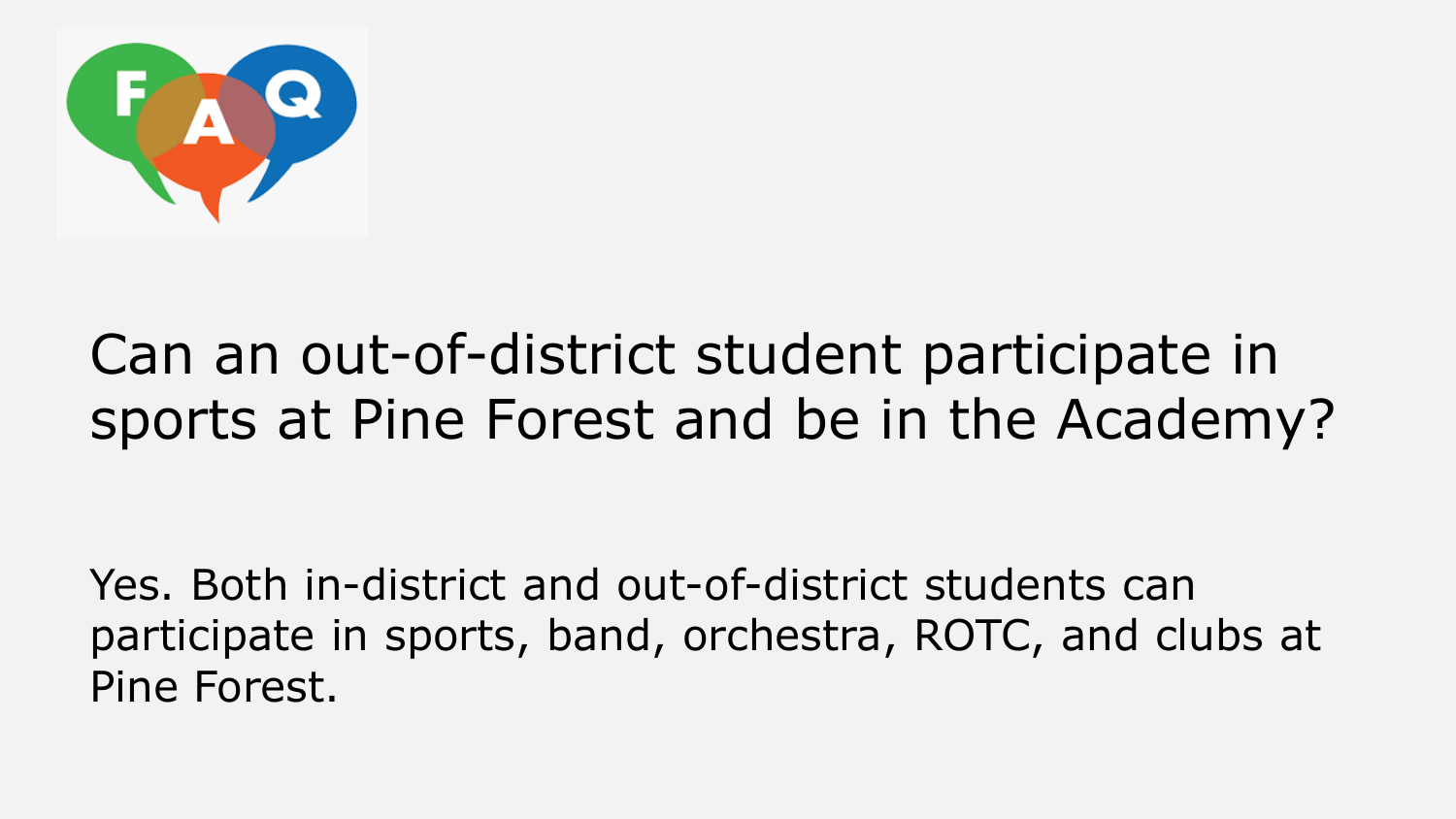

## Do students have to wear a uniform?

Students wear a uniform once a week which consists of a polo shirt, khaki or black pants, and brown or black shoes. Uniform requirements are detailed in our student handbook.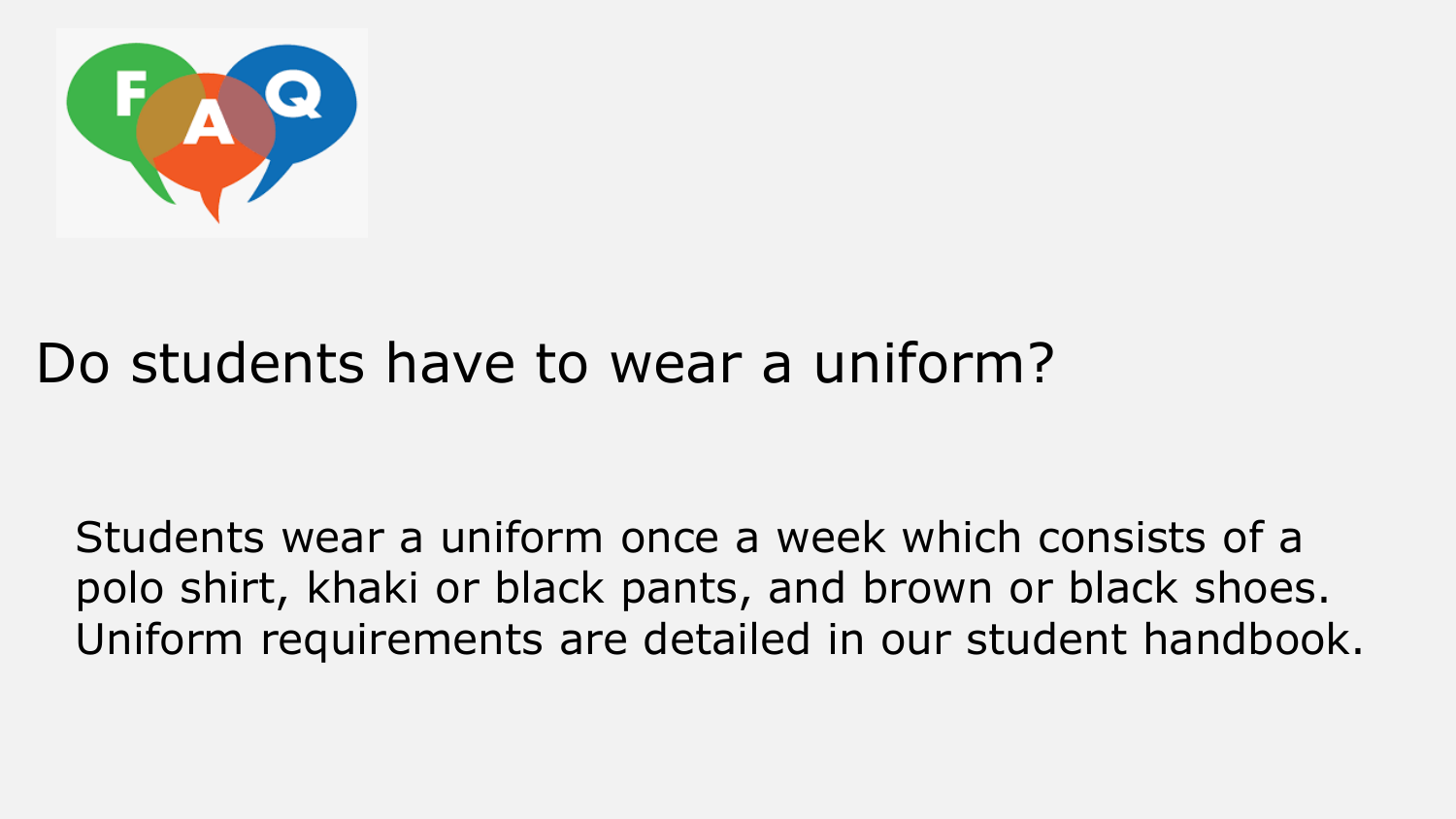

## Do students have to pay dues?

Students pay yearly dues of \$35. Dues pay for the initial uniform shirt, initial Academy t-shirt, and other Academy expenses.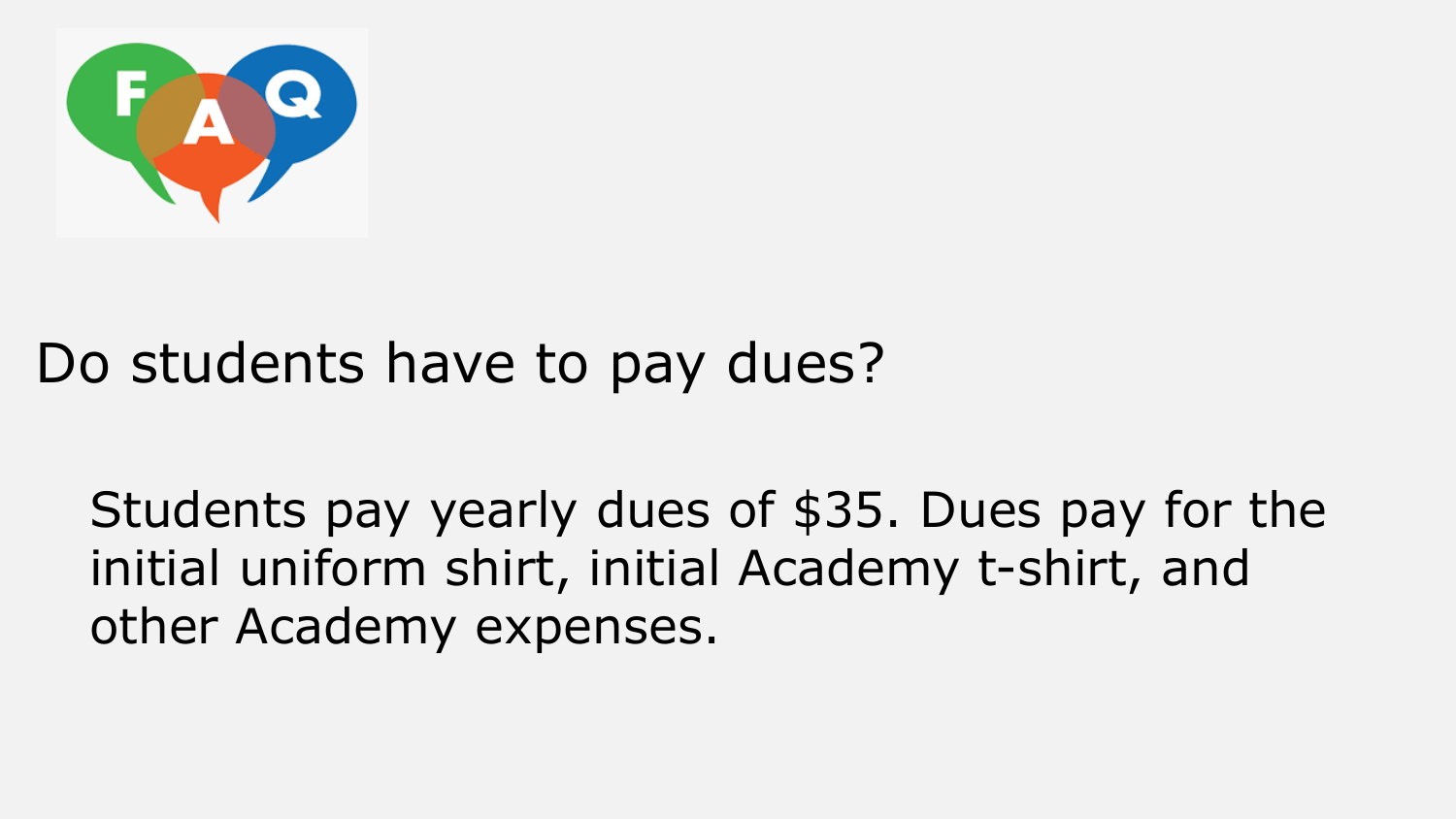

- On the PFHS webpage under
	- Our Activities
	- Choice School Program, or
- Using this link: [https://forms.gle/rfMqo5sJx5Bkz3Qt9,](https://forms.gle/rfMqo5sJx5Bkz3Qt9) or
- Using this QR Code

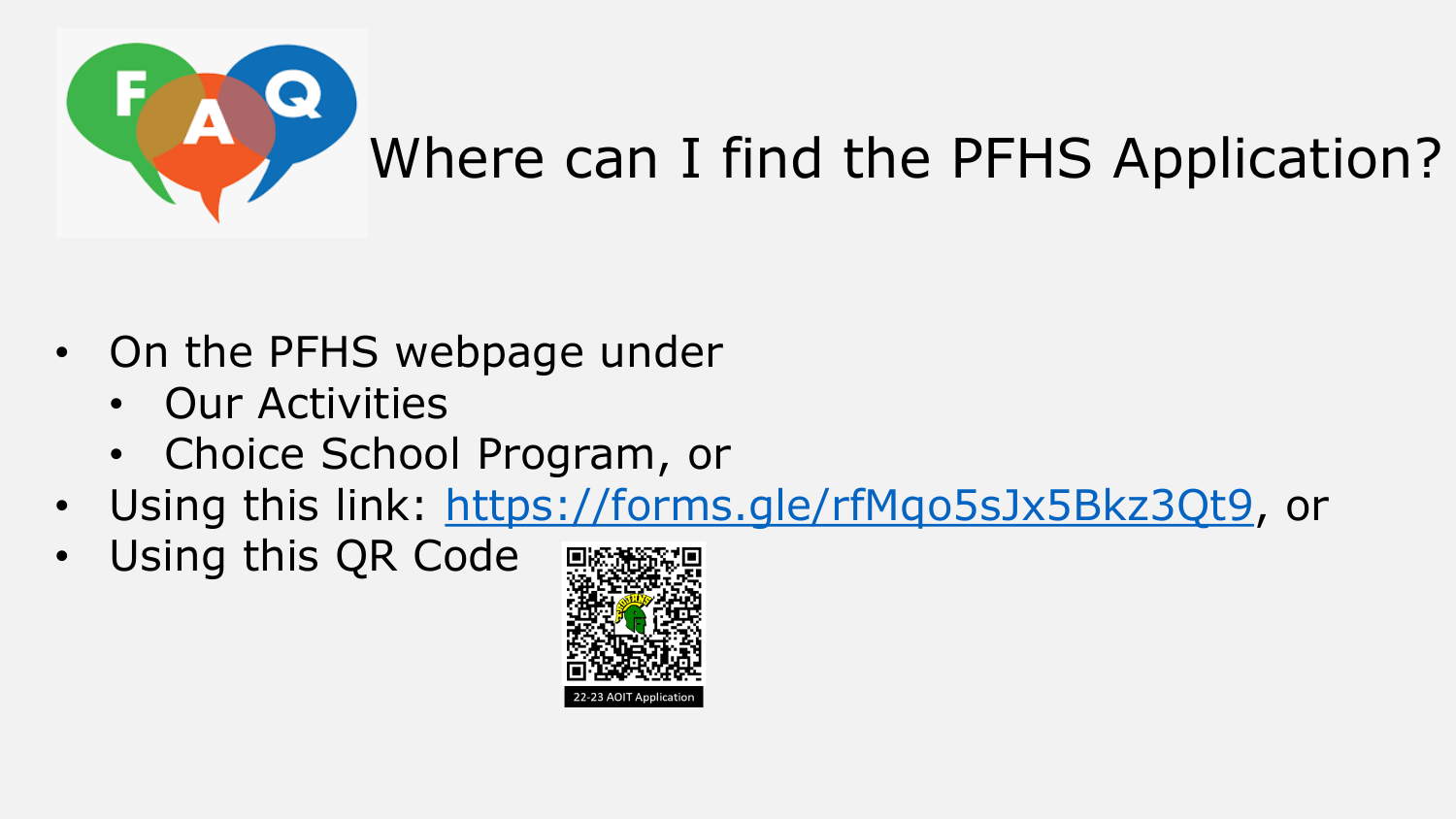# TESTIMONIAL

As an AOIT graduate, I was not sure how my technology background would play out in my life. I had no intention of studying or working in technology post high school. Due to my background and skillset learned in the program, I was able to utilize my experience in this program to land an internship at Google. Recently, I was offered a fulltime role into their Human Resource Associate Rotation Program in the Silicon Valley. Without my experience in AOIT, I would not have received that opportunity. The program offers you a foundation and family to be successful in every endeavor after graduation and I would highly encourage students to join the program.



Grant Bennett, Class of 2016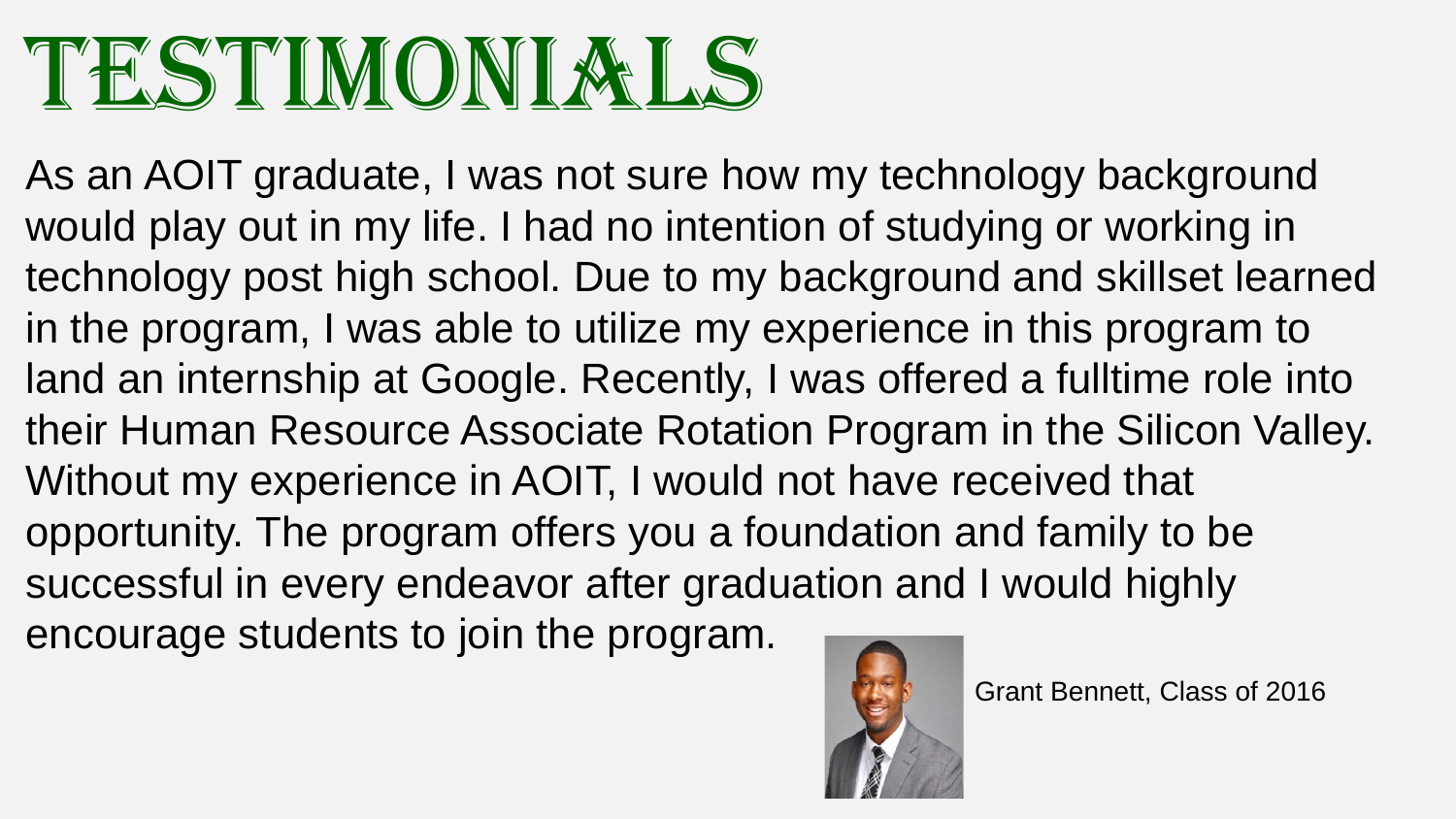# TESTIMONIAL.

The Academy of Information Technology gave me amazing life experiences. I was given a chance to participate in SkillsUSA on local, regional, state and national levels, as well as job networking and an internship. I had originally intended to go for a biology major and become a veterinarian. However, I had a change of heart and began to reconsider my career options. In my sophomore year, I went on a field trip to Methodist University and learned about their digital forensics and cybersecurity programs. After careful consideration, I enrolled in Methodist University, changed my intended major from biology and am now pursuing a degree in computer science.

Belle Johnson, Class of 2020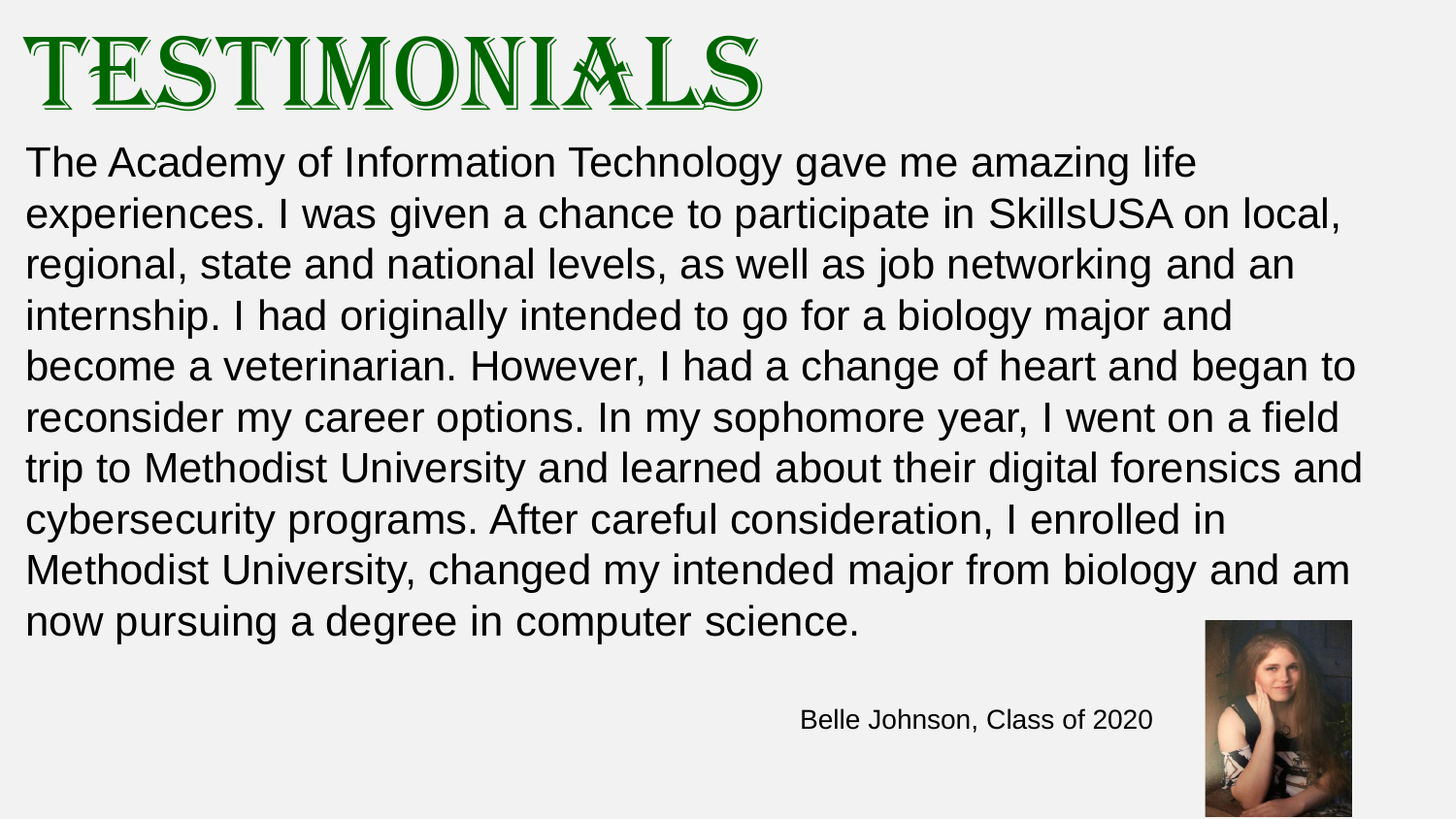

I enjoy AOIT because I enjoy working with computers and learning new things. Although my career choice is still undecided, the Academy has given me skills that will help me no matter what I do.



Trevor Antonson, Class of 2021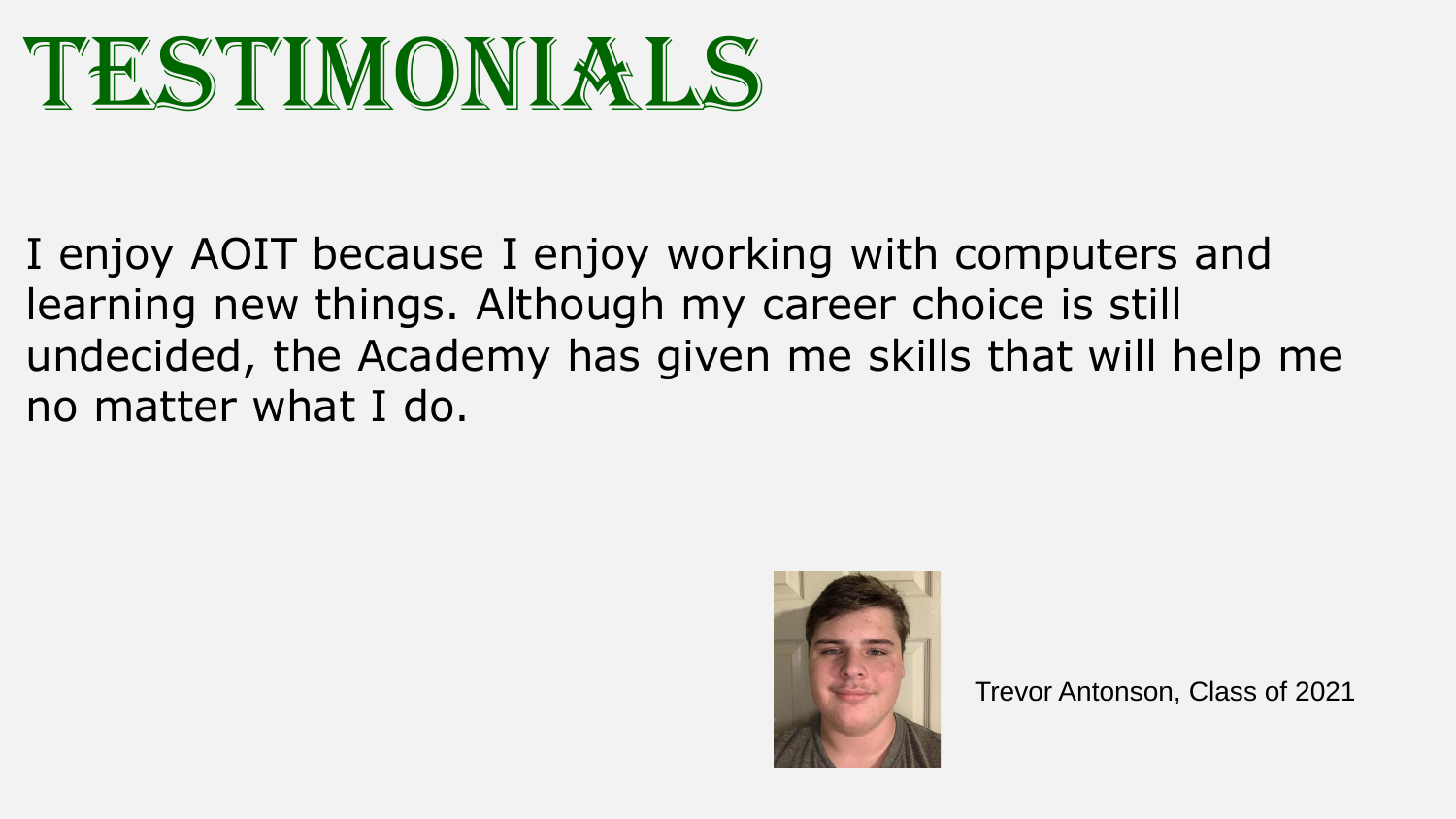# TESTIMONIAL.

Coming into Pine Forest knowing absolutely no one, the Academy of Information Technology shaped my time in high school. It gave me a group of people that I shared four classes a year with and was how I made friends when I initially came to Pine Forest. It has given me many opportunities such as dual enrollment at FTCC and community service time. The Academy has become almost like a second family to me; if I could redo my time in high school, I would join the Academy again every time.



Ty Antonson, Class of 2021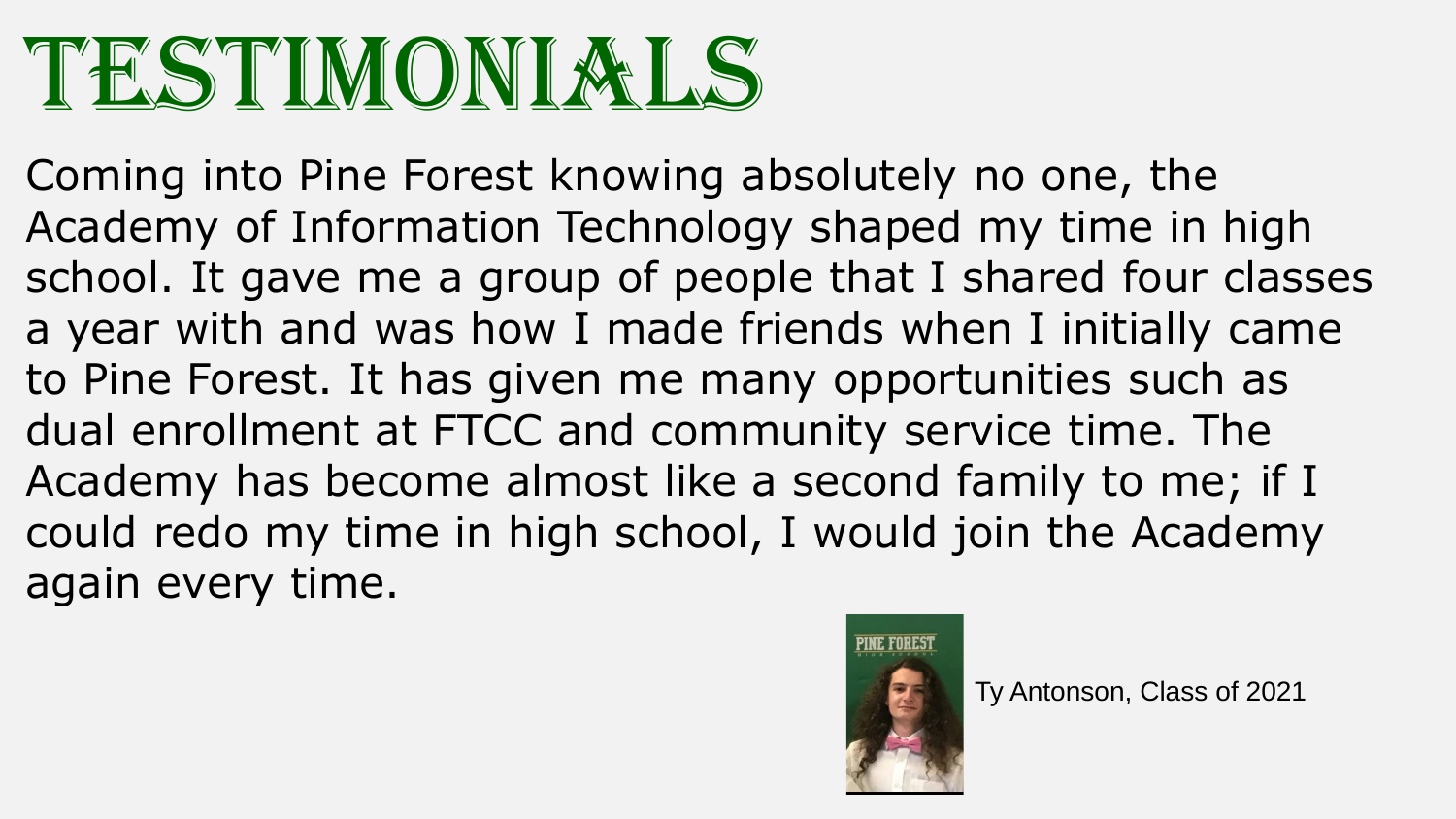

# Director Contact Information: Elaine Vallery elainev@ccs.k12.nc.us